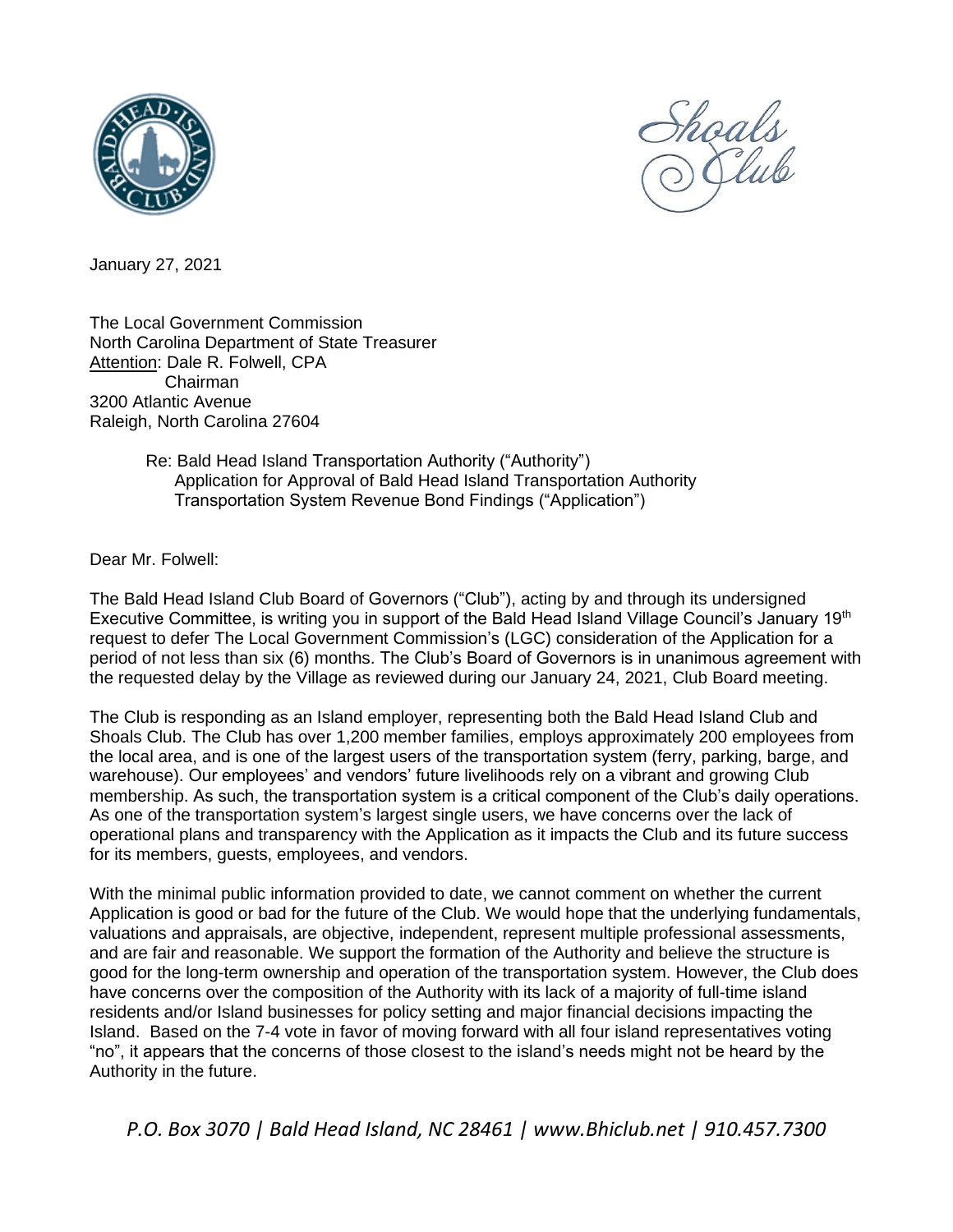In addition to the items outlined in the Village's January 19<sup>th</sup> letter, the Club has the following concerns:

- We understand the need to increase rates based on underlying operational cost increases; however, if future price increases are to meet overly burdensome financing objectives then this places additional and undue cost burdens on our employees, vendors, and members. If the price paid for the transportation system is above what the market and economic analysis deem as fair, then the only recourse for the Authority is to raise rates/fees, or reduce services (costs), which will have a significant negative impact on the Island. Not all businesses and vendors can pass along these price increases which will result in the need to reduce headcount/local employment and limit options for viable vendors and contractors to service the Island and its businesses.
- Significant transportation system cost increases also have a negative flow through impact on Bald Head Island home construction, real estate values, and vacation rentals as compared to other beach communities. A decrease in the rate of new homes and real estate transactions has a negative impact on the Club's new members and resulting financials. We also rely heavily on the rental vacation market, so a slowdown and/or downturn with this activity also places additional financial hardship on the Club. Vacation rentals also provide the Club with our pool of new future members. Since the current proposal relies on island growing faster than it has over the past several years, increased ferry costs may actually jeopardize the ability of the Ferry Authority to meet its debt obligations.
- Today, the NC Utilities Commission governs ferry rates and schedules. This governance provides a backstop in support of the public's interests, as well as, those of the operator. The Club would like to understand how the Authority plans to incorporate citizen, business, and village input in its decisions over rates, schedules, and other aspects of ferry operations. As mentioned above, the transportation system is the lifeblood for our operations. So, not only to provide input, but for us to also understand the escalation, mediation, and resolution process to address differences in viewpoints as the Authority in essence will operate as a monopoly serving the Island.
- The Village outlines a number of concerns around cash reserves and cash flows for capital and operational improvements. Again, the Club cannot comment on whether the current Authority deal is sufficient, and affordable, to meet these needs. But, we can provide comment on the current operations, such as:
	- $\circ$  Ferries: The need to update an aged fleet of ferries. The overall appearance of the ferries is the first impression to potential new island residents and new Club members, as well as, an impactful part of the daily life of our employees. Ferries that looked aged and have excessive wear and tear negatively impact our pool of new members and makes it difficult to attract and retain a talented and motivated workforce.
	- $\circ$  Boarding: The need for a "smart" ferry boarding process at both Deep Point and Bald Head Marina to help eliminate significant wait times in long lines (many times in inclement weather).
	- $\circ$  Terminals: Both ferry terminals need changes to accommodate the better flow of traffic (ingress / egress), capital improvements to address high tide flooding at the Bald Head Marina ferry dock, as well as improvements to baggage handling systems and processes at both terminals for members and rental guests.
	- $\circ$  Parking: Ensure there is adequate and affordable parking for employees, members, guests, and vendors to meet current Island needs and future growth.